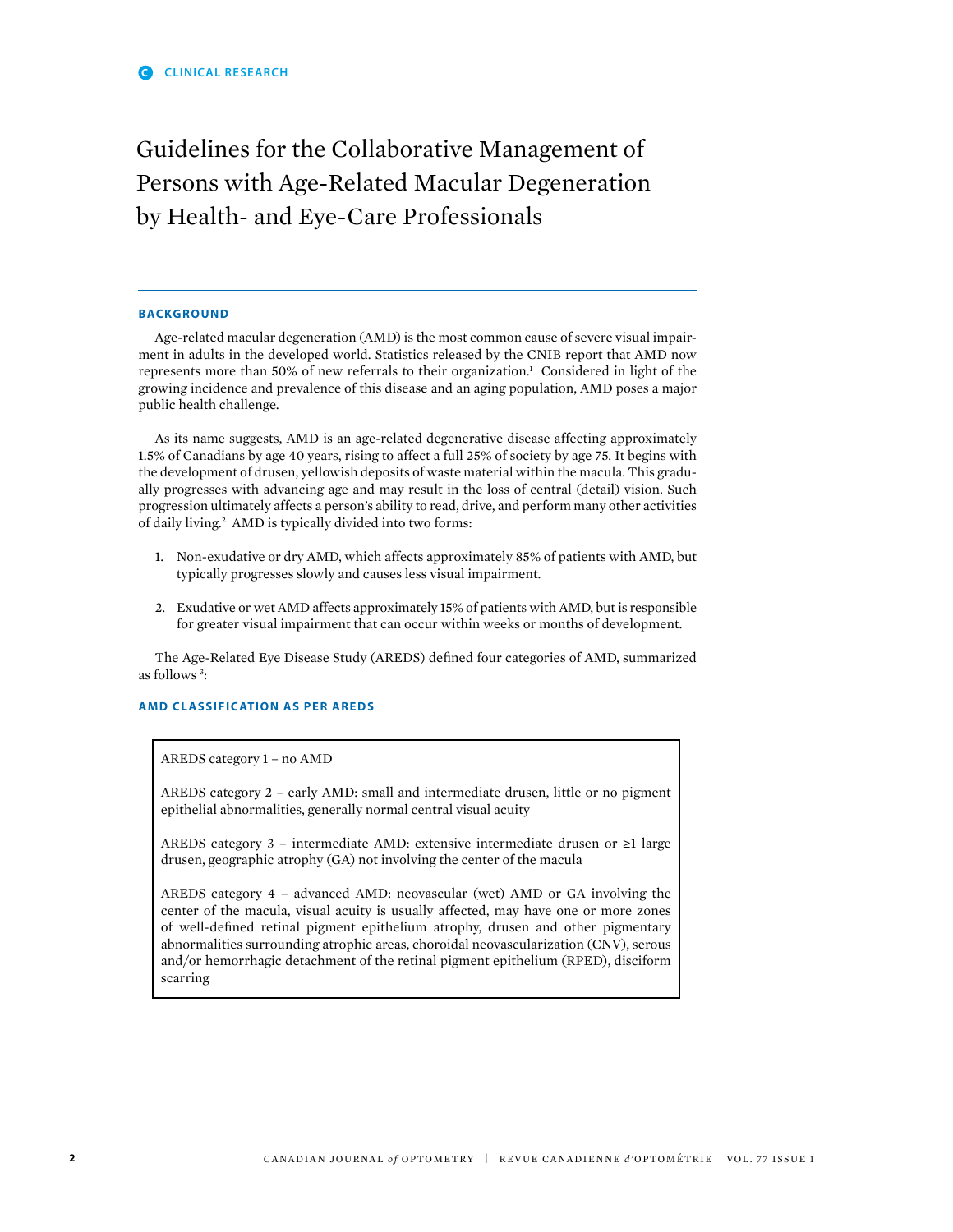AMD has been clearly shown to have a strong genetic component.<sup>4</sup> This confers higher risk upon individuals with first-degree relatives who have  $\text{AMD}^{5,6}$  Several genotypes have been detected that result in a signifcantly higher risk for the development of late-stage dry and wet AMD.<sup>7</sup> In addition, several studies have shown a clear relation between smoking and the progression of AMD to the exudative form.8,9

in the Beaver Dam Eye study, approximately 22% of patients with advanced wet or dry AMD in one eye developed advanced wet or dry AMD in the fellow eye within fve years, while in the Age-Related Eye Disease study, subjects with advanced AMD in one eye or vision loss due to non-advanced AMD in one eye had a 43% probability of progressing to advanced AMD in the fellow eye at five years.<sup>10</sup> The AREDS data also indicate that the probability of intermediate AMD progressing to advanced AMD is approximately 18% within fve years.

Although visual loss from dry AMD cannot be prevented at this time, clear evidence for the benefits of early detection and intervention exists. <sup>11-14</sup> AREDS showed a modest but statistically signifcant beneft (20–25% risk reduction) to patients with intermediate AMD in one or both eyes who received high daily doses of supplements containing a combination of antioxidant vitamins and minerals (see Appendix 1A). in doing so, this landmark study provided the foundation for early intervention.<sup>12-14</sup>

AREDS2 examined the beneft of omega-3 fatty acid supplementation, the effect of lutein and zeaxanthin, and the impact of reducing zinc in the original AREDs formulation.12,13 Results of this study were comparable to the original study, showing that no additional beneft was realized in adding lutein and zeaxanthin or omega-3 fatty acids to the original formulation, but that lutein and zeaxanthin could be substituted for beta carotene (which may increase the risk of lung cancer in smokers or recent ex-smokers), with no loss of effectiveness. Effects (and side effects) of low- and high-dose zinc were similar (see Appendix 1B).

Extrapolating even a modest treatment effect in a disease as common as AMD provides signifcant public health beneft. That being said, these treatment benefts can only be attributed to supplements identical to the AREDS or AREDS2 formulations taken at the appropriate dosages, and caution must be exercised with accruing beneft to any other (even comparable) formulations and/or dosages. Practitioners should be aware that some controversy has recently arisen around AREDs/AREDs2 supplementation and the role of tailoring treatment on the basis of individual genetic profles. Staying abreast of the current literature is of critical importance to ensure excellence in patient care.<sup>12,13</sup>

Although no cure for wet AMD currently exists, several studies clearly demonstrate that visual loss from wet AMD is best prevented through early detection and intervention.<sup>12,13</sup> These interventions include the use of thermal laser, photodynamic therapy (PDT) with verteporfn, and intravitreal injections with agents currently including ranibizumab, bevacizumab, and afibercept.12–16 As the population ages and the demand for AMD screening, intervention, postintervention monitoring, and intra- and post-intervention visual rehabilitation grows exponentially, eye care providers will face growing challenges in the management and coordination of care for patients with AMD. The delivery of eye care must provide cost-effective and effcient use of resources to minimize preventable vision loss.

Even after optimum treatment, the associated vision loss in moderate and advanced AMD leads to disability (inability to undertake desired tasks because of vision) and impacts on quality of life. visual impairment is associated with increased risk to the individual in six main categories (national Coalition for vision Health, 2011):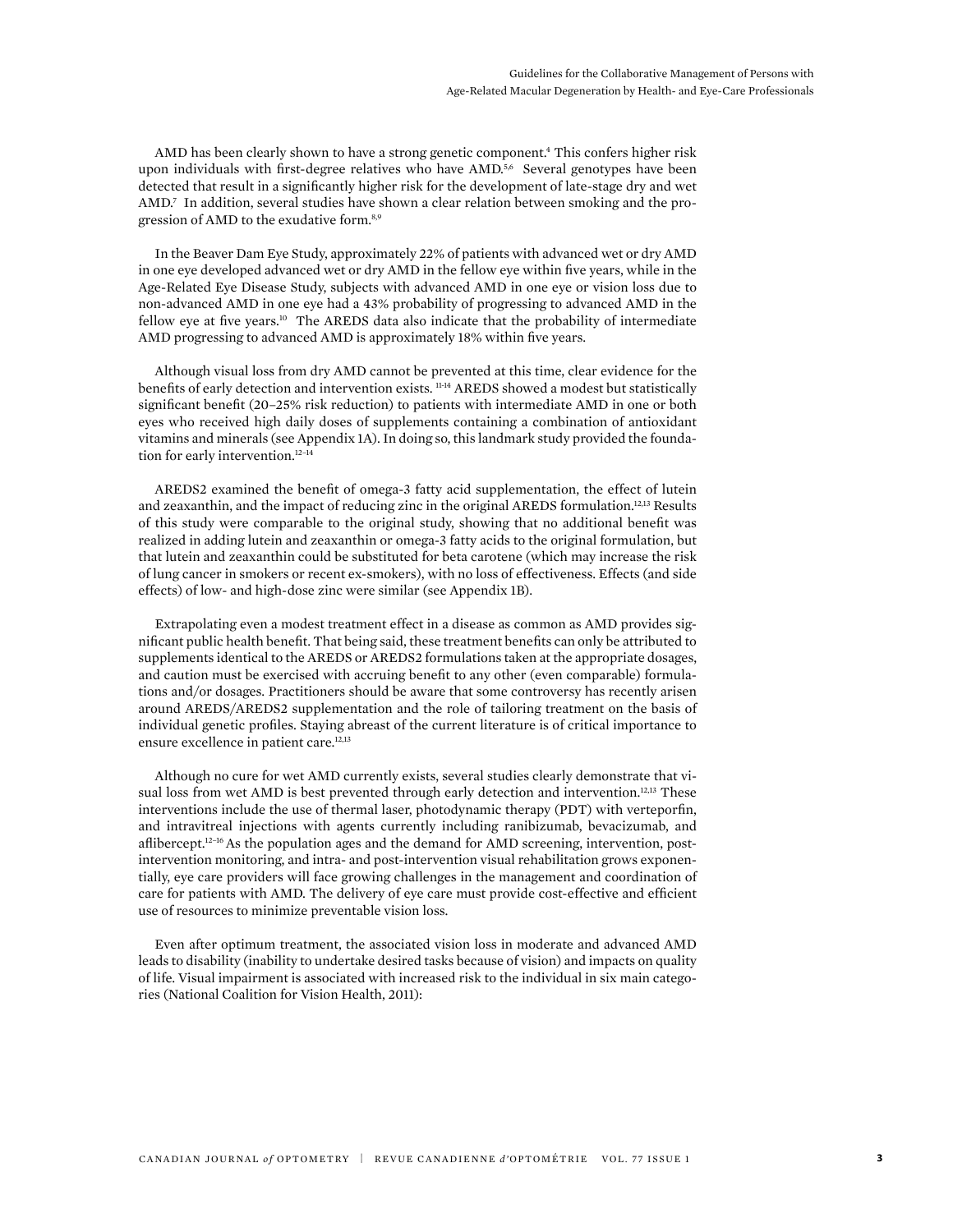- i. Functional decline (e.g., activities of daily living, driving, reading, walking)
- ii. Dependency (e.g., nursing home placement, long-term care admission, being a burden on family members and caregivers, loss of employment, loss of privacy, decreased income)
- iii. Injury and accidents (e.g., falls and fractures, driving accidents, pedestrian injuries)
- iv. social isolation (e.g., reduced social participation, social withdrawal, loneliness) and emotional distress (e.g., depression, grief, anger, diminished sense of control)
- v. increased morbidity (lower quality of life, increased suicide rates, increased risk of mortality, increase of comorbidities)
- vi. Increased risk to others and society (public health burden, burden on family)

vision rehabilitation reduces the disability, thereby striving to ameliorate these broad impacts. it involves a functional assessment, followed by interventions that may include low- and high-technology devices for magnifcation, tints, environmental modifcations, training to optimize the use of eccentric vision (after central vision loss), non-optical devices for daily living skills, orientation and mobility training, counselling, and support. the aim is to enhance remaining visual function, help the patient meet their individual goals, increase independence, and optimize safety.

## **GOAL**

the goal of these guidelines is to coordinate the services of primary health care providers, optometrists, and ophthalmologists in the management of patients with AMD, thereby ensuring the most effcient use of these professionals in the interest of patient safety, quality of care, accessibility, and cost-effectiveness.

## **MANAGEMENT OF AMD**

Management of patients with AMD should be consistent with generally accepted protocol. The following criteria should be considered:

#### **(A) NO AMD BUT POSITIVE FAMILY HISTORY**

Generally, patients at risk for but without AMD should be monitored by their optometrist or ophthalmologist as part of a comprehensive ocular examination at intervals, consistent with current guidelines, and with specifc attention paid to best-corrected visual acuity and stereoscopic examination of the retina. To date, no evidence exists suggesting beneft to early intervention with AREDs or AREDs2 supplementation. smoking cessation is to be encouraged.

#### **(B) EARLY DRY AMD**

Patients at this stage merit disease-specifc monitoring by an optometrist or ophthalmologist at least every 12 months (as described above). Patients should specifcally be counselled on the merits of smoking cessation, monocular use of an Amsler grid, and specifc signs and symptoms of concern that may herald the development of wet AMD. To date, no evidence exists suggesting beneft to early intervention with AREDS or AREDS2 supplementation. As soon as vision loss causes visual disability, vision rehabilitation should be initiated. visual disability is typically found when visual acuity falls below 6/12.

### **(C) MODERATE TO SEVERE DRY AMD**

these patients have more extensive and/or larger macular drusen, often associated with changes in the RPE, and therefore represent a higher risk for progression to visual loss from advanced dry AMD (geographic atrophy, GA) or wet AMD. Patients with this level of disease should initiate, and be encouraged to continue daily use of, ocular vitamin supplementation as per AREDs/AREDs2. Regular monitoring at least every 6 to 12 months by an optometrist or ophthalmologist (as described above) is suggested. in some cases, particularly if visual changes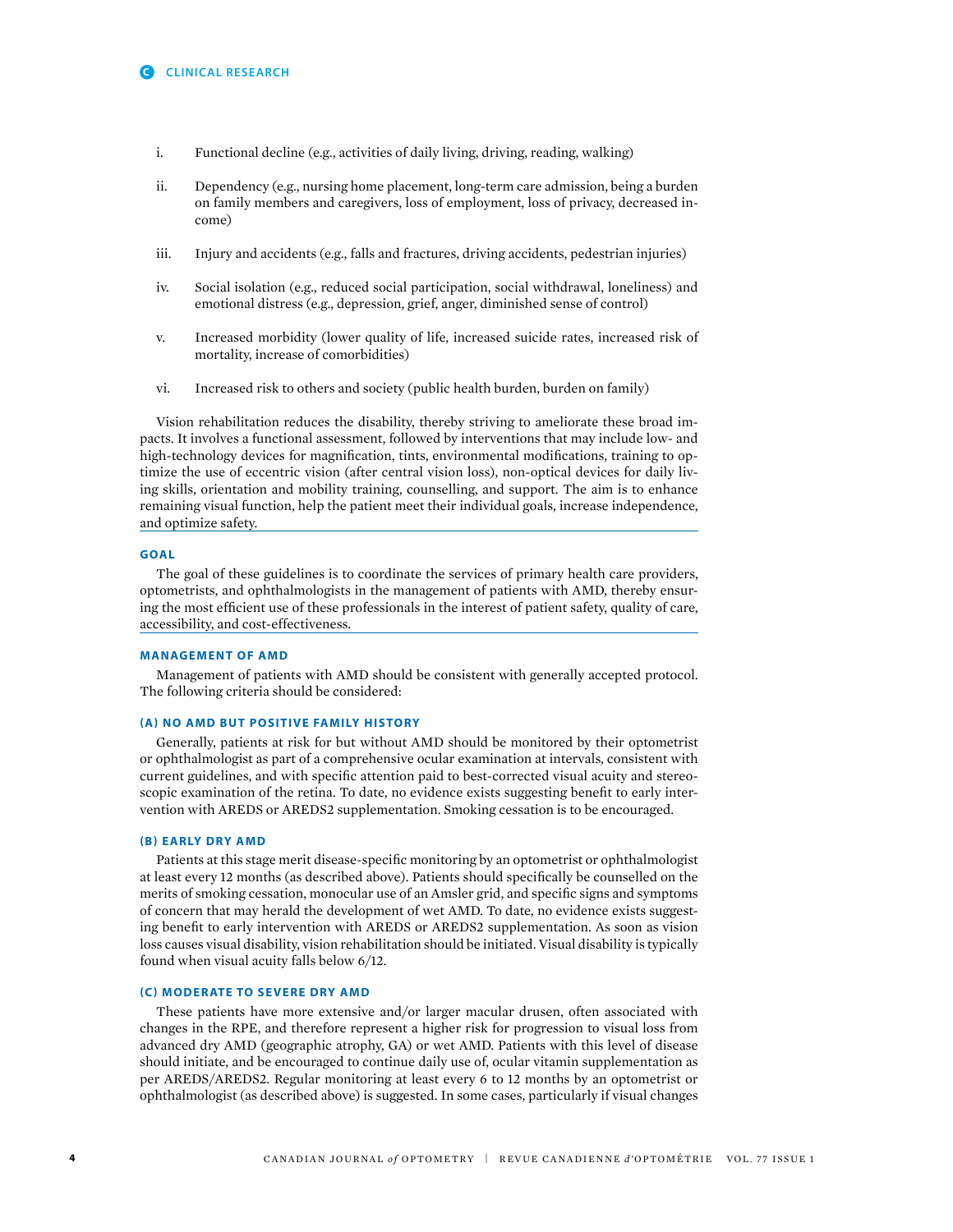have occurred, ancillary testing (including but not limited to optical coherence tomography [OCT] and fundus autofluorescence [FAF]) may be considered to further assess risk of progression to wet AMD. vigilant self-monitoring for visual changes suggestive of the development of wet AMD should be emphasized at each visit. At this and more advanced levels, vision loss is present and the eye care professional should provide vision rehabilitation or refer to other eye care professionals who do provide this service.

# **(D) SUSPECTED OR ESTABLISHED WET AMD**

In a patient with moderate or severe dry AMD, development of any of the following necessitates immediate referral to an ophthalmologist or retinal specialist for further evaluation and possible treatment:

- 1. Subretinal or intraretinal fuid evident on OCT
- 2. new onset macular blood
- 3. new onset central or paracentral visual loss or distortion

therapy may involve thermal laser for small extra-foveal lesions, albeit rarely, but usually involves intravitreal injection of anti-vascular endothelial growth factor (anti-vEGF) agents. Photodynamic therapy or combination therapy is sometimes used in recalcitrant disease. immediate implementation of anti-vEGF therapy has been shown to limit the occurrence of moderate visual loss in 95% of patients and may provide improvement of visual acuity in 30% of cases. Beneft of treatment is sustained only through regular monitoring and retreatment through the remainder of the patient's life, imposing a signifcant burden on patients and providers.

several anti-vEGF agents have been employed in the treatment of AMD, including pegaptanib, ranibizumab, bevacizumab, and afibercept. The largest body of randomized clinical trial (RCT) evidence surrounds the use of monthly ranibizumab; however, afibercept has been shown to be non-inferior when used every two months. The Comparison of AMD Treatment trials (CAtt) demonstrated that the off-label use of bevacizumab monthly is non-inferior to monthly ranibizumab; however, this equivalence was not shown for as-needed (PRN) dosing.<sup>12,13</sup> Whether monthly use accelerates the development of GA remains to be seen. As the evidence evolves, treatment paradigms will continue to change. Please see Appendix 3 for the current Retina Quality-Based Procedures recommendations for the use of anti-vEGF injections.

#### **ROLES**

#### PRIMARY HEALTH CARE PROVIDER

Primary health care providers (PCPs, including family physicians and nurse practitioners) should make every effort to ensure all patients aged over 60 years obtain a yearly eye examination from an optometrist or ophthalmologist, allowing a risk assessment of both AMD and glaucoma, a silent and similarly blinding eye condition that increases in prevalence with advancing age. PCPs should be knowledgeable about AMD and its common symptoms, including suddenonset blurred central vision, central visual loss, and/or distortion of vision that may signify the progression of dry AMD to wet AMD. *PCPs must recognize the urgency of referring patients who present with any of these symptoms for an immediate ocular examination.* Delay in the diagnosis and treatment of wet AMD often results in signifcant and permanent visual loss and must be avoided. Patients should be counselled on the benefts of smoking cessation and maintaining a healthy diet.

It is important to note that OHIP insures patients of any age if they have a medical condition that their PCP or eye-care provider identifes as needing regular monitoring, such as AMD.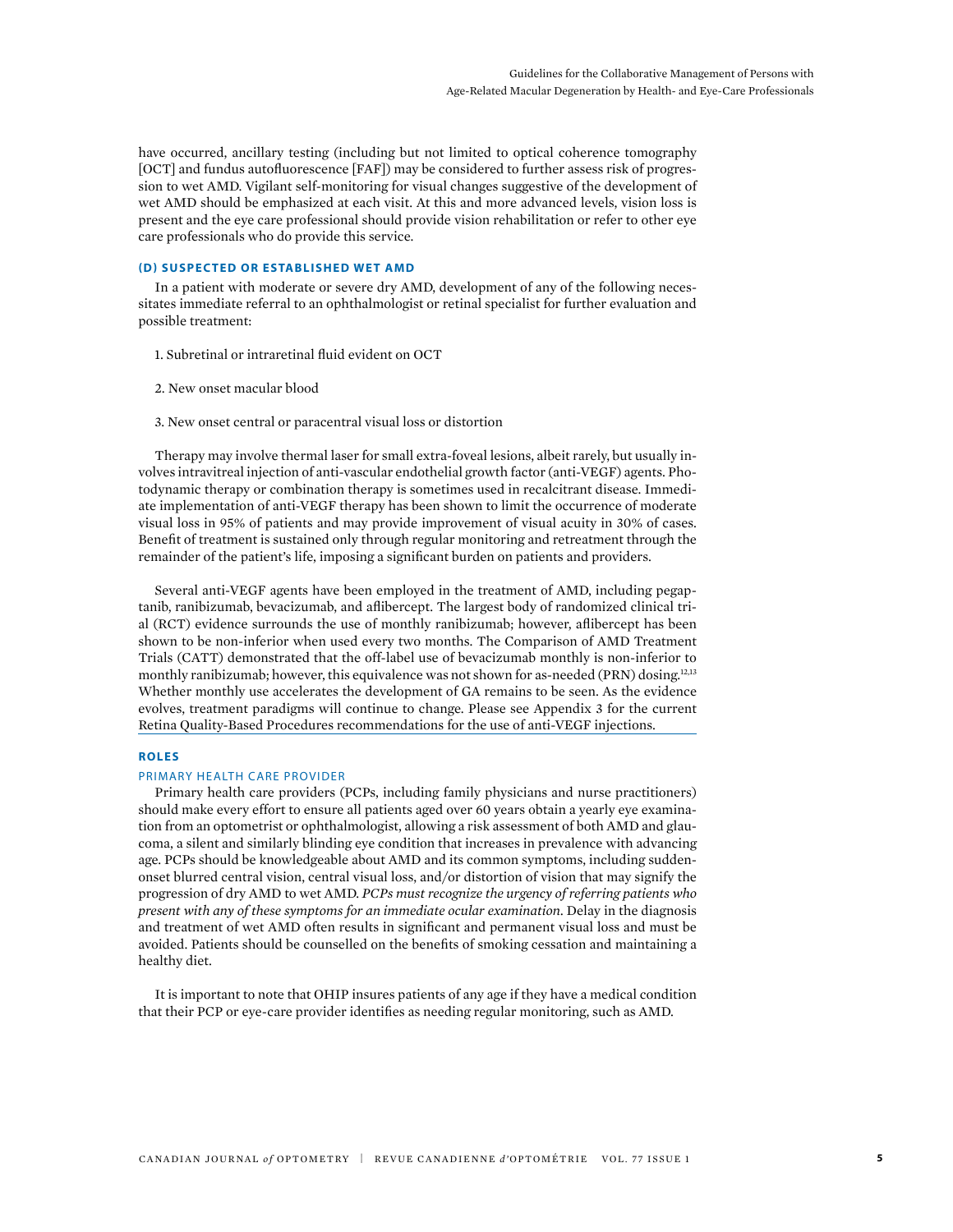#### **OPTOMETRIST**

optometrists should assess patients at risk of developing AMD with a dilated fundus examination at least annually for any clinical manifestations of the disease. in patients with several intermediate-sized drusen or extensive small drusen, the negligible risk of developing advanced AMD (1.3%) does not justify preventative treatment. optometrists should provide counselling to patients within higher risk categories on the benefts of AREDS/AREDS2 supplementation and to all patients with dry AMD on the beneft of smoking cessation and maintaining a healthy diet. the importance of home monitoring with regular monocular use of an Amsler grid should be emphasized (see Appendix 2). Patients should be made aware of symptoms for which they should seek additional care and reassessment.

The optometrist may monitor patients with dry AMD on an annual or semi-annual basis, as long as visual acuities remain stable and dilated fundus examination does not suggest the presence of wet AMD. Supplementary evaluation with OCT might be considered for patients within higher risk categories when wet AMD is suspected. in cases where wet AMD is strongly suspected or confrmed, optometrists should promptly refer the patient to a general ophthalmologist or retinal specialist. the referral should include a clear and concise report outlining the nature of their concern and the urgency for evaluation by the ophthalmologist. the referral should be copied to the PCP.

## **OPHTHALMOLOGIST**

ophthalmologists are responsible for assessing and (if necessary) treating AMD to prevent, minimize, stabilize, and/or restore vision loss. Following the clinical evaluation of suspect patients, determination of the need for supplementary evaluation with OCT and/or intravenous fuorescein angiography (IVFA) will be made. If necessary, these procedures should be provided in a timely fashion. subsequent to any evaluation of patients with suspected wet AMD, a report to the optometrist and PCP should be provided, outlining clinical fndings, treatment decisions, and follow-up plans to ensure continuity and coordination of care.

Both ophthalmologists and optometrists have a responsibility to recognize, assess, and either provide low vision rehabilitation themselves or refer to a colleague or low vision clinic where that intervention is available. All professionals share the common role of ensuring their patients are educated on AMD in general and on their specifc clinical situation, including low vision rehabilitation when appropriate.

#### **CONCLUSION**

Coordination of health care resources is essential in the care and treatment of patients at risk for the ocular complications of AMD. Annual or semi-annual optometric or ophthalmologic assessment of patients will identify those with or at risk for AMD and allow for the implementation of individual home screening and AREDs/AREDs2 supplementation. Early re-evaluation on detection of signs and/or symptoms allows for intervention and treatment through appropriate and timely referral for ophthalmologic care. such coordinated effort will assist in preserving quality vision for patients with AMD. Mutually agreed upon inter-professional guidelines and generally accepted management and referral criteria will ensure appropriate coordination of care and the most effective use of health professional resources.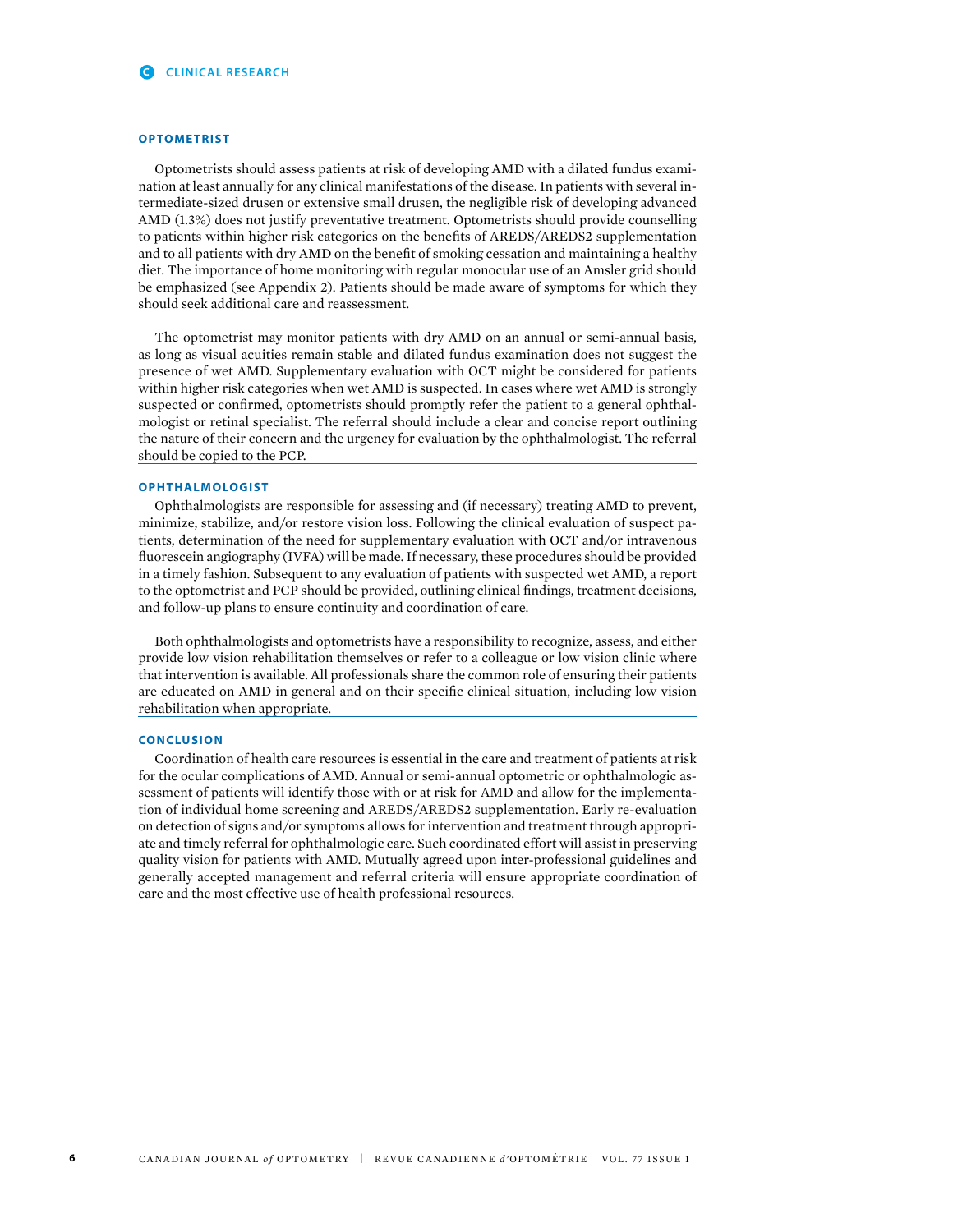## **APPENDIX 1. AREDS AND AREDS2 SUPPLEMENTATION**

(A) the daily doses of antioxidants and zinc used in AREDs are as follows:

| Beta carotene: | 15 mg (25,000 I.U.) |
|----------------|---------------------|
| Vitamin C:     | $500$ mg            |
| Vitamin E:     | 400 I.U.            |
| Copper :       | 2 <sub>mg</sub>     |
| Zinc oxide:    | 80 mg               |

(B) the daily doses of antioxidants, fatty acids, and zinc used in the complex AREDs2 randomization are as follows:

| Lutein + zeaxanthin: | $10 \text{ mg} + 2 \text{ mg}$          |
|----------------------|-----------------------------------------|
| $EPA + DHA$ :        | $650 \,\mathrm{mg} + 350 \,\mathrm{mg}$ |
| Vitamin C:           | 500 mg                                  |
| Vitamin E:           | 400 I.U.                                |
| Copper:              | 2 <sub>mg</sub>                         |
| Zinc oxide:          | 80 mg or 25 mg                          |

the levels of antioxidants and zinc used in AREDs/AREDs2 are much higher than what is found in standard daily multivitamins and are not achievable with diet alone. studies have suggested, however, that diets higher in green, leafy vegetables (which are rich in antioxidants and carotenoids) reduce the risk of developing AMD.<sup>i,ii</sup>

AREDs/AREDs2 preparations are to be taken concurrently with any multivitamins already being used, as they do not provide a balanced supplementation. Care must be taken to ensure these combinations do not exceed the recommended maximum doses of carotenoids and zinc. the family physician should be made aware of their concurrent use; potentially serious interactions can develop when they are combined with some medications, particularly anticoagulants.

Caution must be exercised in using preparations containing beta carotene in patients with a history of smoking, due to an increased risk of developing lung cancer.<sup>i,ii</sup> Smoking cessation should be strongly recommended to all individuals, as the magnitude of risk reduction achieved with smoking cessation far exceeds that from other preventative measures, including antioxidant supplementation. AREDs2 results suggest that lutein and zeaxanthin may be considered appropriate substitutes for beta carotene in all populations, but should be mandatory in the cohort with a history of smoking.

Practitioners should be aware of some recent controversy around AREDs/AREDs2 supplementation and the role of tailoring treatment on the basis of individual genetic profiles.<sup>i,ii</sup> Staying abreast of the current literature is of critical importance to ensure excellence in patient care.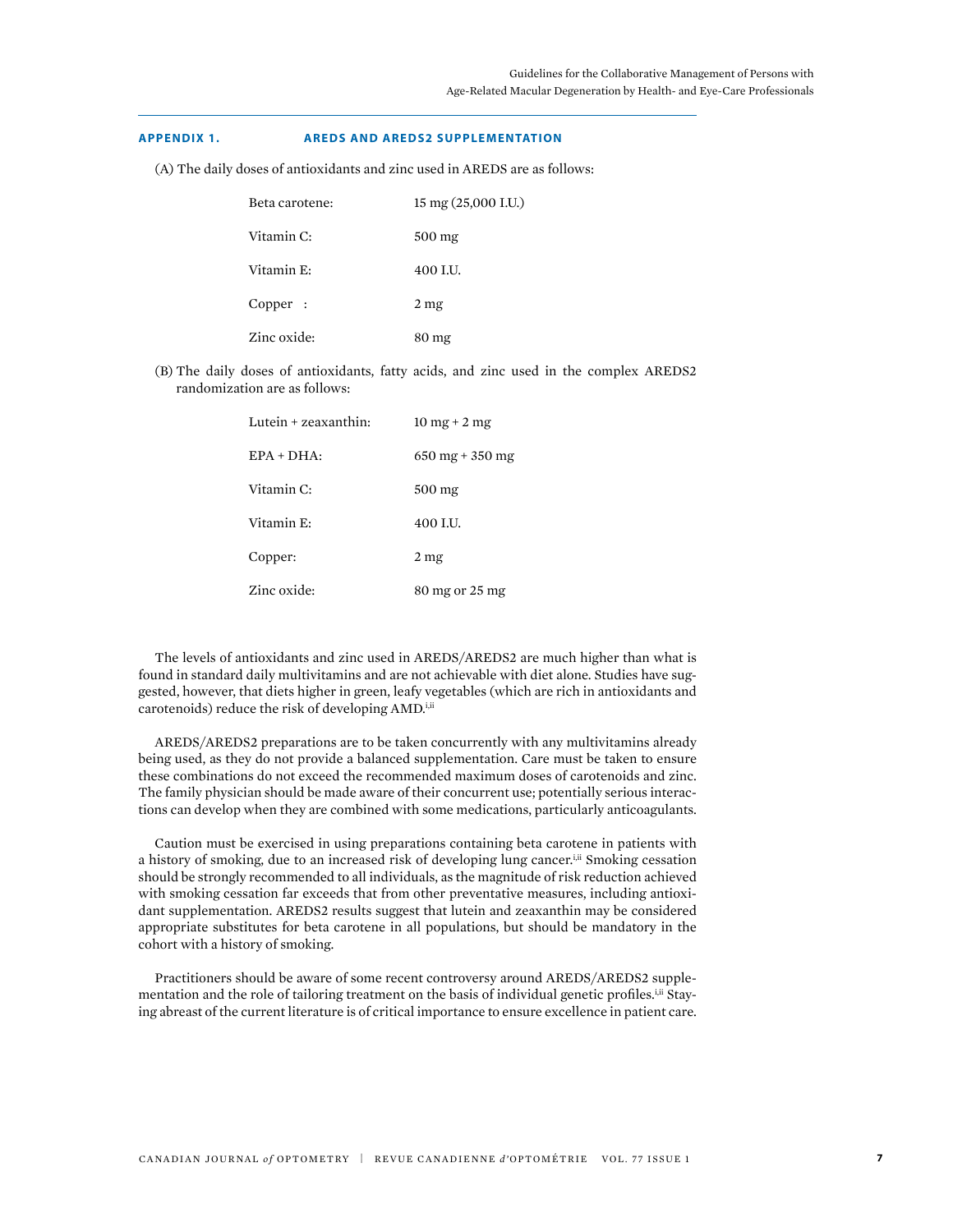

 $\alpha$ 

**APPENDIX 2. AMSLER GRID**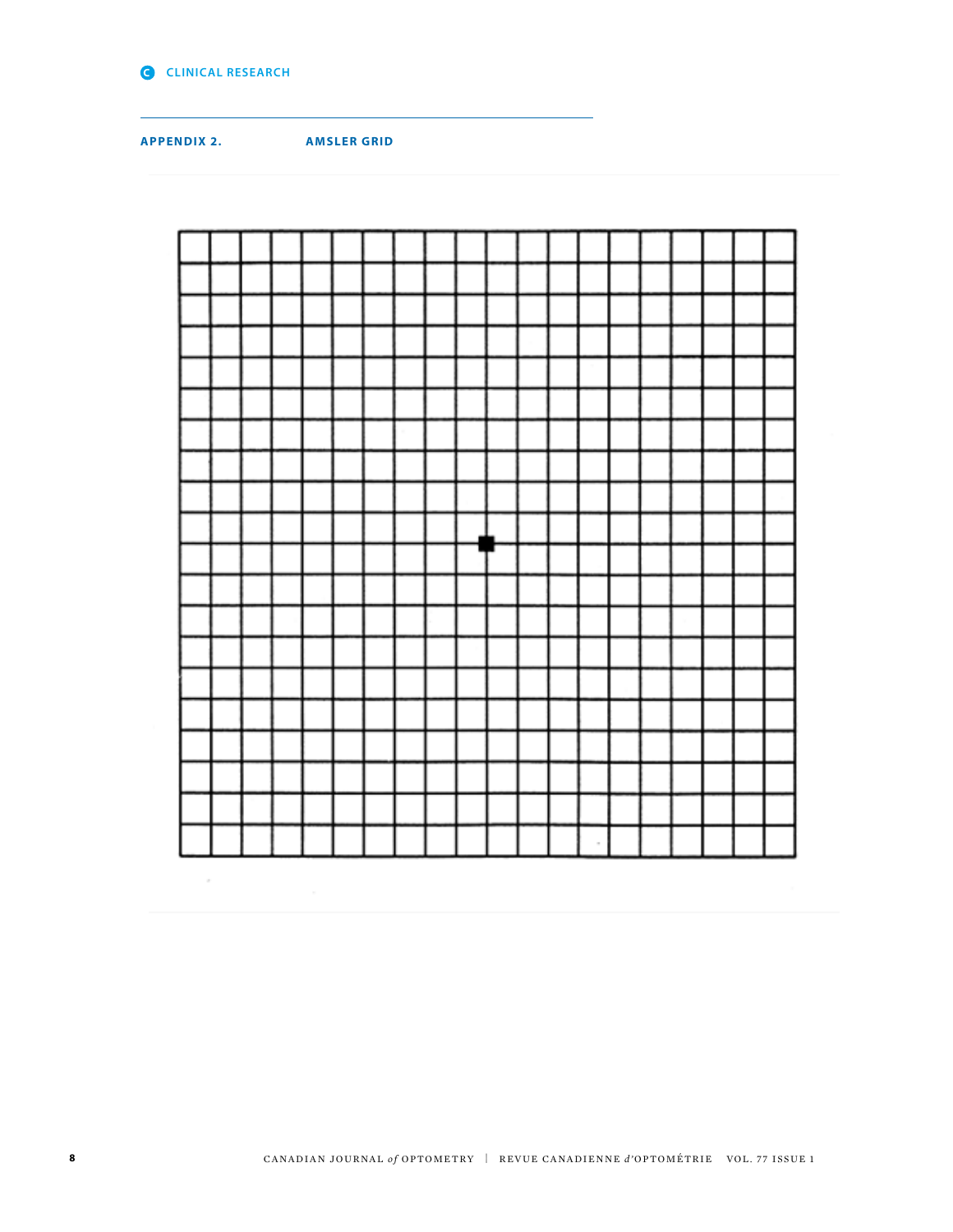# **APPENDIX 3. RETINA QUALITY-BASED PROCEDURES RECOMMENDED APPROACH FOR INTRAOCULAR INJEC TION OF VEGF INHIBITORS FOR WET AMD**

Patients with wet AMD have been shown in multiple randomized controlled trials to beneft visually from treatment with intraocular injections of vEGF inhibitors. Approximately 90% of treated patients stabilize vision and 30% will show signifcant visual improvement. Untreated patients usually go on to lose vision that limits their independence and quality of life.

As patients with disease in one eye have greater than a 50% risk of developing the disease in their other eye within 2 to 5 years, preservation of vision in the frst eye is important, as it is not possible to predict which eye will ultimately retain better vision.

Regular follow-up and specialized diagnostic testing (OCT and sometimes IVFA) are required on an ongoing basis to detect recurrence. Data from several well-conducted studies show that, when vision worsens during treatment due to an undetected recurrence, it is unlikely to return to the previous level, despite reintroduction of therapy. Recurrences occur throughout the patient's lifetime and have the potential to cause vision loss.

Because of this ongoing need for close monitoring and treatment, treatment of this disease imposes considerable burden on patients and their families, as well as on the health care system. It is important that patients who have the greatest potential to beneft are treated rapidly, yet it is also important to modify or discontinue treatment if it is not producing the expected response.

# **RECOMMENDED APPROACH FOR INTRAOCULAR INJECTION OF VEGF INHIBITORS FOR WET AMD**

The practices outlined below are recommended as the best way to ensure that patients with wet AMD receive the best care. These recommendations encourage re-evaluation of treatment that is failing to achieve the desired endpoint, so as to reduce the burden of potentially unnecessary or inappropriate treatment on patients, their families, and the health care system.

## **GUIDELINES FOR INITIATION OF THERAPY**

For patients undergoing treatment of wet AMD, and in order to receive treatment for wet AMD, the following criteria should apply:

- Aged over 50 years;
- Recent onset of decreased vision or distortion of vision;
- Presence of drusen;
- Presence of subretinal haemorrhage associated with retinal thickening; and/or
- OCT evidence of intraretinal fuid and/or subretinal fuid (but not solely pigment epithelial detachment [PED]), along with subretinal changes consistent with wet AMD;
- Absence of other pathology to explain visual change;
- Absence of medical or ocular contraindications to intraocular injection;
- Absence of ocular or systemic pathology that would negate the possibility of vision beneft with treatment;
- Patient agrees to return for regular follow-up at intervals as frequently as monthly and potentially for life if treatment is successful.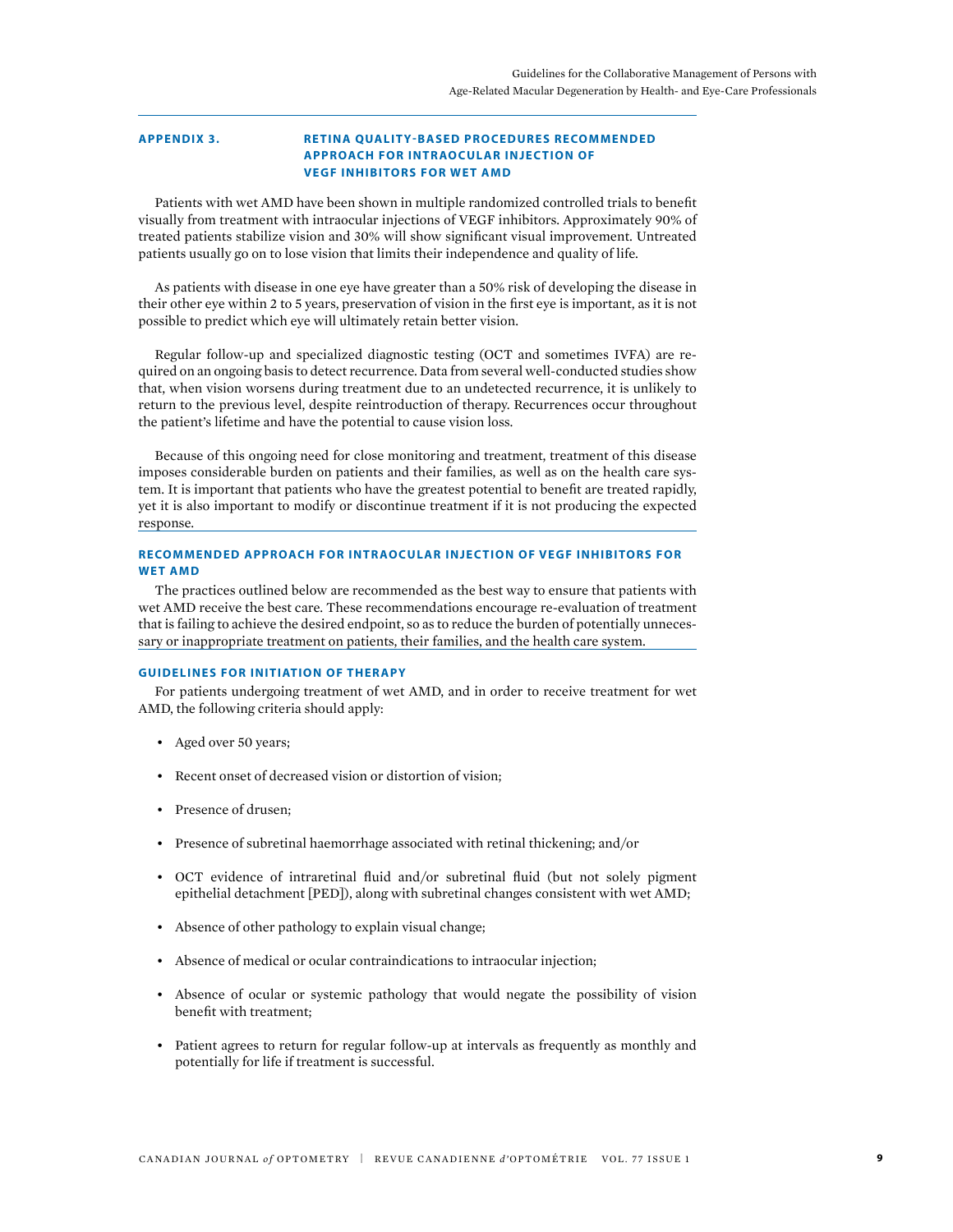some patients may not meet the criteria listed above for wet AMD treatment, but might still beneft from treatment. Obtaining an OCT, and often an IVFA, is necessary to confrm the diagnosis in this circumstance. Once a frm diagnosis of wet AMD is established, the conduct of therapy will otherwise continue as below.

# **GUIDELINES FOR CONDUCT OF THERAPY**

• Treatment will normally be initiated with a series of three monthly injections of a VEGF inhibitor, with a formal evaluation of treatment effect occurring at the third or fourth month.

- o To continue in this treatment pathway, patients should demonstrate signifcant reduction (or absence) of intraretinal fuid or signifcant reduction (or absence) of subretinal fuid, haemorrhage, or retinal thickening. Patients who do not demonstrate these changes should be carefully assessed to determine the reason (incorrect diagnosis, inactive disease with fndings mimicking activity, disease unresponsive to treating agent).
- o if none of these apply, a review by a retinal subspecialist (or a colleague experienced in the management of wet AMD if access to a retinal specialist is limited by geography) should occur and a mutually agreed upon treatment plan established.
- o Where geography limits access to specialist care, this review may also be conducted through teleophthalmology if available.
- Beyond this point, follow-up and treatment should continue with intervals not usually greater than three months, with vision, intraocular pressure, and a fundus examination documented for each visit.
- In the absence of visible subretinal blood and retinal thickening, an OCT should be obtained at each visit to document the ongoing effectiveness of, and need for, therapy. increase in intraretinal or subretinal fuid or development of new haemorrhage should prompt a re-evaluation of treatment and frequency.

#### **GUIDELINES FOR DISCONTINUATION OF THERAPY**

- Loss of useful vision secondary to irreversible structural change
- Development of ocular or systemic disease precluding intraocular injection
- Inability to maintain regular follow-up
- Patient desire to discontinue treatment

#### **NOTES**

- i van leeuwen R, Boekhoorn s, vingerling JR, et al. Dietary intake of antioxidants and risk of age-related macular degeneration. JAMA 2005;294:3101–7.
- ii seddon JM, Ajani uA, sperduto RD, et al. Dietary carotenoids, vitamins A, C, and E, and advanced age-related macular degeneration. Eye Disease Case-Control study Group. JAMA 1994;272:1413–20.
- iii The Alpha-Tocopherol, Beta Carotene Cancer Prevention Study Group. The effect of vitamin E and beta carotene in the incidence of lung cancer and other cancers in male smokers. n Engl J Med 1994;330:1029–35.
- iv Omenn GS, Goodman GE, Thornquist MD, et al. Effects of a combination of beta carotene and vitamin A on lung cancer and cardiovascular disease. n Engl J Med 1996;334:1150–5.